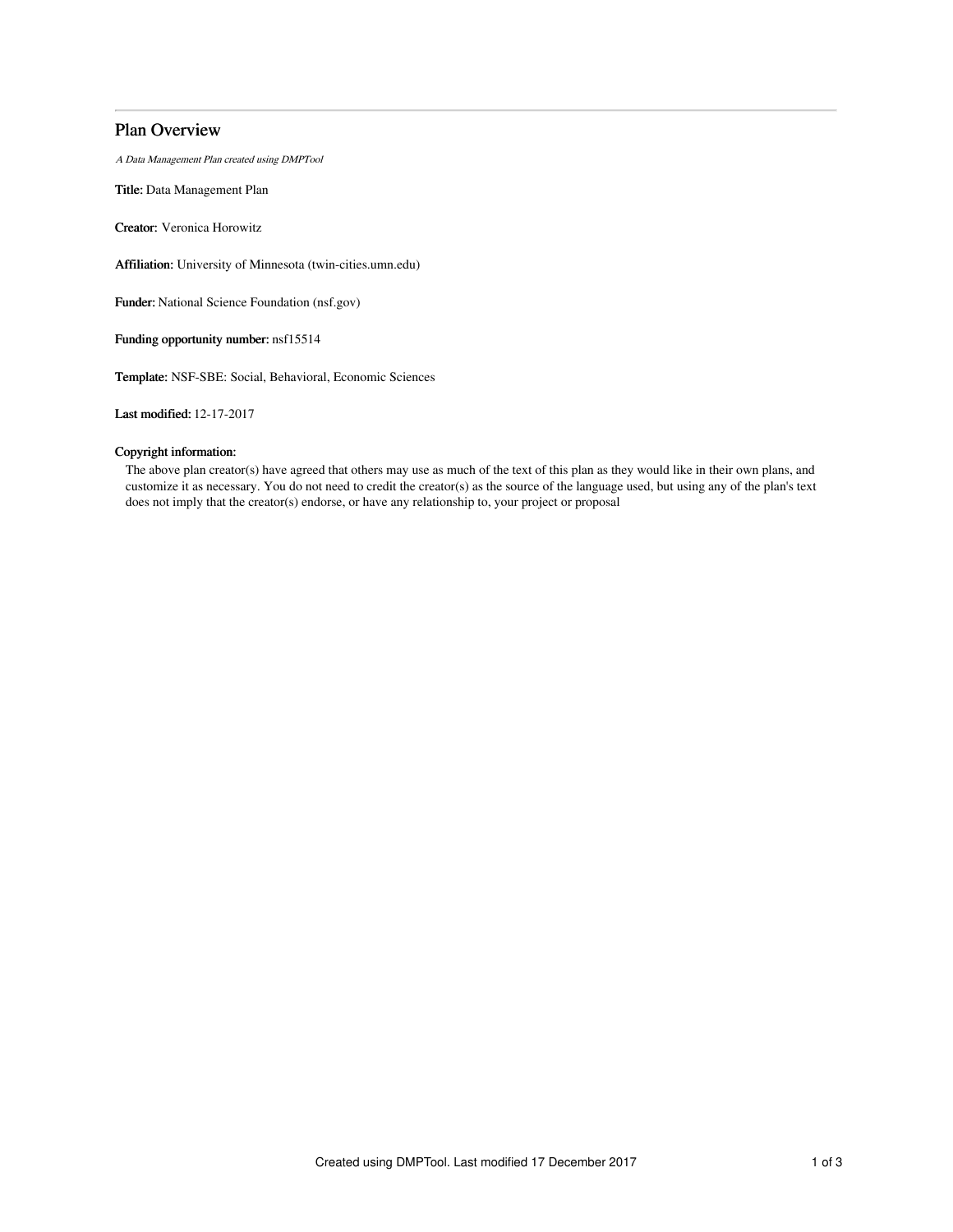# Data Management Plan

## Roles and responsibilities

#### The Data Management Plan should outline the rights and obligations of all parties as to their roles and responsibilities in the management and retention of research data. It must also consider changes to roles and responsibilities that will occur should a principal investigator or co-PI leave the institution.

A data security plan is in place for the quantitative data used in this project. Accordingly, Co-PI Horowitz stores, manages, and anlayzes the data under the guideance of PI-Uggen. Horowitz has prior experience and training with large data and the software Stata which is used for statistical modeling.Because all qualitative data is considered public data the same level of security is not rquired. Data will be collected by Horowitz and uploaded into NVivo for coding. Horowitz is familiar with NVivo software, having used it in other research projects, but should any software questions arise Michael Beckstrand, a qualitative software specialsit and member of the support team at Liberal Arts Technology and Internet Services at UMN will be contacted for guideance. Additionally, Horowitz will train the undergrad RA in the use of NVivo software and teach the undergrad RA first the basic principles of qualitative coding, and second, more sophisticated theoretically motivated coding techniques. The Undergrad RA will help sort and organize qualitative data, and code about 15% of the qualitative data to ensure intercoder reliability.

## Expected data

#### The Data Management Plan should describe the types of data, samples, physical collections, software, curriculum materials, and other materials to be produced in the course of the project. It should then describe the expected types of data to be retained.

This project uses both quantitative and qualitative data. The quantitative data used is the National Corrections Reporting Program (NCRP) 2000-2014 dataset collected by the Department of Justice, Bureau of Justice statistics, containing individual case-level information on all persons incarcerate in US prisons during tha time period. This data has been provided to Horowitz and Uggen from the Inter-university Consortium for Political and Social Research. In order to run multilevel models using state-year varying predictors I transform this dataset into case-year data, dramatically increasing its size, and merge the data with standard U.S. Census Bureau and Bureau of Justice Statistics sources (e.g., the annual Statistical Abstract and Prisoners in the United States series). This full dataset is about 10GB.

Three primary forms of qualitaive data are used in this project. 1. Written laws, policies, statutes, and published information on commutation release, 2. Commutation applications (requested through open records laws) for at least one year (the most recent available) 3. Transcripts from commutation hearings (also collected through open records laws) and fieldnotes from attending public hearings in four states (Iowa, Louisiana, Pennsylvania, and Washington). All qualitative data will be stored in NVivo and backed up in google-drive.

Horowitz will retrieve written laws, policies, statutes, etc. primarily electronically by searching websites. Also, any relevant written materials obtained through communications with officials or nonprofits or recieved while attending hearings will be included. The undergrad RA will conduct a second online search to verify all important written documents have been retrieved.

All commutation applications recieved in the most recently available one year period have been requested by Horowitz through open records laws, recieved in part. These applications are varied in length (from 1 pdf page to 30) and scale (Washington has provied about 50. Pennsylvania is likely to have hundreds).

Transcripts from hearings in all four states (aiming for appoximately 100 per site) have similarly been requested by Horowitz through open records laws. Two of the four research sitse (Louisiana and Pennsylvania) do not transcribe their hearings. Lousiana is providing audiofiles and Pennsylvania is allowing Horowitz to videorecord hearings. Each Louisiana audiofiles takes up less than 2 MB and the videofiles for one day of hearings are about 11GB in size, but both multi-media sources will be transcribed (pending funding) and kept in PDF form for most analysis. Horowitz is also attending at least two hearings in each site, and will type out and store fieldntoes in a word documents

#### Period of data retention

SBE is committed to timely and rapid data distribution. However, it recognizes that types of data can vary widely and that acceptable norms also vary by scientific discipline. It is strongly committed, however, to the underlying principle of timely access, and applicants should address how this will be met in their DMP statement.

The NCRP dataset requires periodic reauthorization for continued use. At present, the agreement between will expire on September 27th, 2019. However, should continued analysis be needed an additional one year extension will be filed. As I received this restricted dataset through the ICPSR I am not authorized to share this data, but researchers are able to request the data through ICPSR.

My qualitative data is all considered publicly available and I therefore have no ability to retain the bulk of this data since it could be requested by anyone. The exceptions to this are the fieldnotes I take from hearings along with the videofiles I am manually recording when attending hearings in Pennsylvania. Raw fieldnote data will not be disseminated at anytime. Raw video-files from Pennsylvania will not be distributed widely but will be shared if requested by interested scholars or advocates following my successful dissertation defense.

## Data format and dissemination

The Data Management Plan should describe data formats, media, and dissemination approaches that will be used to make data and metadata available to others. Policies for public access and sharing should be described, including provisions for appropriate protection of privacy, confidentiality, security, intellectual property, or other rights or requirements. Research centers and major partnerships with industry or other user communities must also address how data are to be shared and managed with partners, center mbers, and other major stakeholders.

I will continue to add updated documents to my compilation of written commutation laws, policies, and statutes. I will organize and store these documents in a publicly accessible drive or website. Similarly, while I cannot disseminate the NCRP datset due to its restricted nature, my quantitative results, including visualizations of the predicted probabilities particular groups have of being released through commutation will be shared online as well.

Further, analysis of my de-identified commutation application andt hearing data will be disseminated in many forms. I will promptly seek to publish my NSF-Sponsored findings in peer-reviewed journals and present these findings at academic conferences. Additionally, I will archive my dissertation online and eventually plan to write a book from my dissertation research.

Lasty, findings will be disseminated to policymakers, advocates, and clemency-focused nonprofits. Policy briefs summarizing my findings in jargon-free language will be shared with policymakers and advocates. I will create a clear and easily comprehendable summary and checklist of my findings regarding the themes that emerge in successful requests for commutation, and share this with clemency-focused nonprofits.